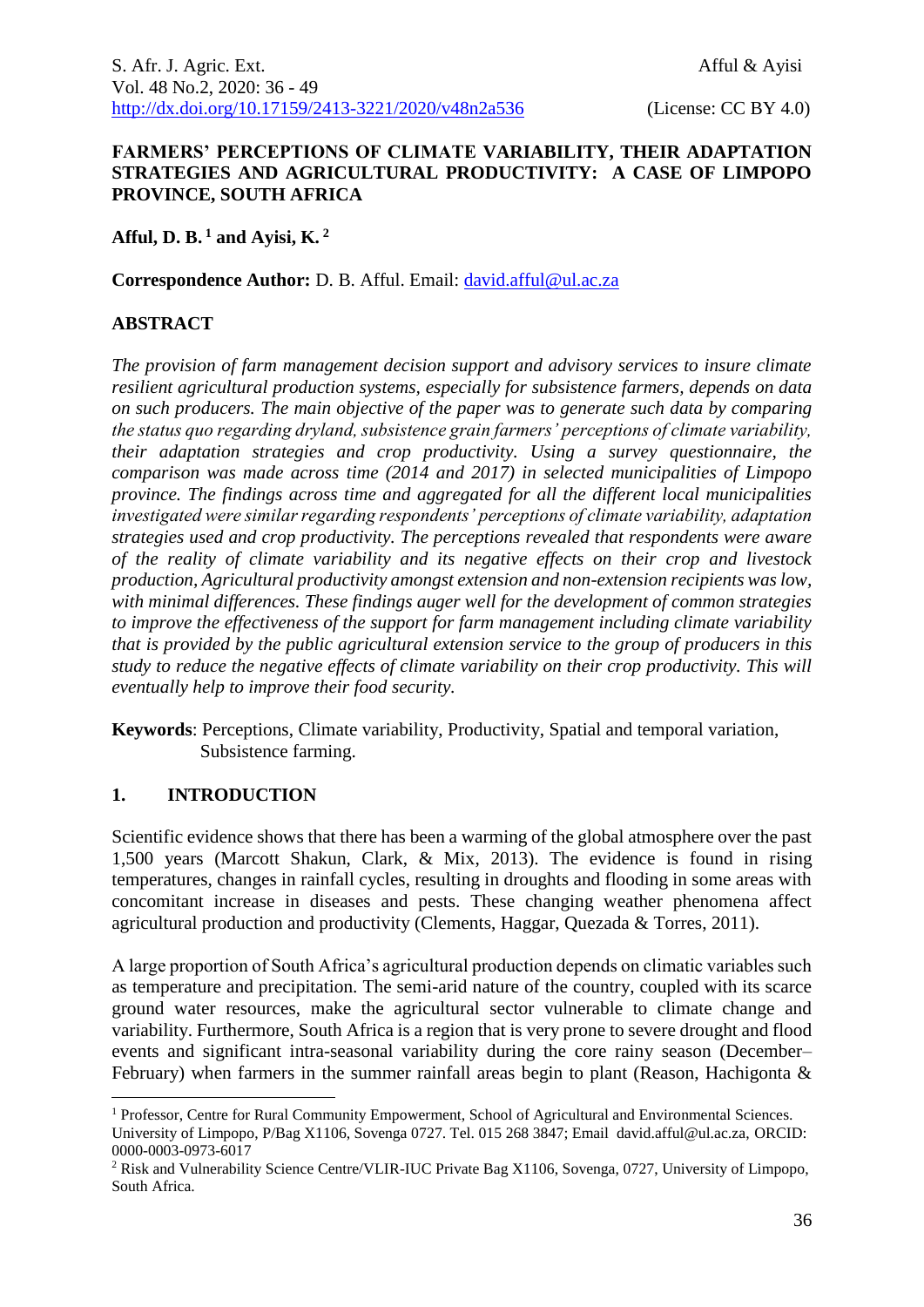Phaladi, 2005). Among the provinces in South Africa which have been predicted to be hardest hit by climate change and variability in terms of reduced crop production in 2080 are the North-West, Limpopo, Free State and Gauteng (Turpie & Visser, 2012). Climate change and variability, therefore, have an influence on food security. Food insecurity is a problem in South Africa, especially for subsistence producers in rural areas (Food and Agricultural Organisation 2004; Altman, Hart & Jacobs, 2009). Gregory, Ingram and Brklacich (2005) indicated that climate change and variability were among the most frequently cited drivers of food insecurity in southern Africa. The negative effects of climate change and variability can be very severe in places such as Limpopo Province, where 57% of the population is engaged in crop production and only 25% of farmers irrigate. It is, therefore, not surprising that food insecurity among the population in this province has been estimated to be as high as 52% (D' Haese, van Rooyen, Vink, & Kirsten, 2011). The food insecurity situation in the Limpopo Province, indicated by the number of households who skipped a meal in 12 months before the survey in 2015 and 2016 worsened from 5,3 % in 2015 to 12,9% in 2016 (Stats SA, 2016).

Agricultural producers in the Limpopo Province require effective production adaptation strategies in order to reduce their vulnerability (productivity and food security) to the devastating effects of climate change and variability. The government of South Africa, therefore, has tasked the public agricultural extension service to respond to the needs of small farmers in its Integrated Food Security programme (Department of Agriculture, 2002). Reports of a lack of public extension support for farmers (Khapayi & Celliers, 2016) and extension personnel's limited knowledge about how to derive the benefits of locally available climate observational data however, appear pervasive and worrisome. Such problems have been reported in Zimbabwe (Mberego & Sanga-Ngoie, 2014) and the Amazon (Brondizio & Moran, 2008). This situation creates a deficiency in the dissemination of climate change and variability information and adaptation strategies to farmers. Agricultural producers, therefore, tend to rely on their perceptions, knowledge and skills to adapt to climate change and variability. In view of the positive relationship between perceptions and human behaviour (Arts, Frambachand & Bijmott, 2011; Tornatzky & Klein, 1982), it is necessary to study farmers' perceptions of climate change and variability. Their perceptions invariably affect their adaption strategies and, therefore, the agricultural productivity.

Even though many papers have been written on farmers' perceptions on climate variability and their adaptation measures (Roco, Engler, Bravo-Ureta & Jara-Rojas, 2016; Hassan, & Nhemachena, 2008; Egbe Yaro, Okon, & Isong, 2014; Maponya, & Mpandeli, 2012), they are generally a snap-shot in time and one location. According to Minae, Baker and Dixon (n.d), there is low quantity and low quality data in the public sector; this negatively influences evidence-based decision making. The generation, synthesis and comparison of data on subsistence dryland grain producers in different time periods and in different municipalities is thus warranted for better planning purposes. Effective extension support for subsistence producers within the current atmosphere of climate change and variability therefore, requires that extension policy makers and managers have data on farmer beneficiaries including their productivity, perceptions of climate variability and adaptation strategies across time and place. This will help improve the effectiveness of the extension effort and also farmers' productivity. Armed with this information, agricultural extension managers and field-level extension agents will be able to put in place decision support systems which are evidence-based to help the crop production of this group of farmers. This paper is, therefore needed in view of the fact that literature on the existence of such data based on our study methodology seems non-existent for this province. Our study thus fills an important knowledge gap.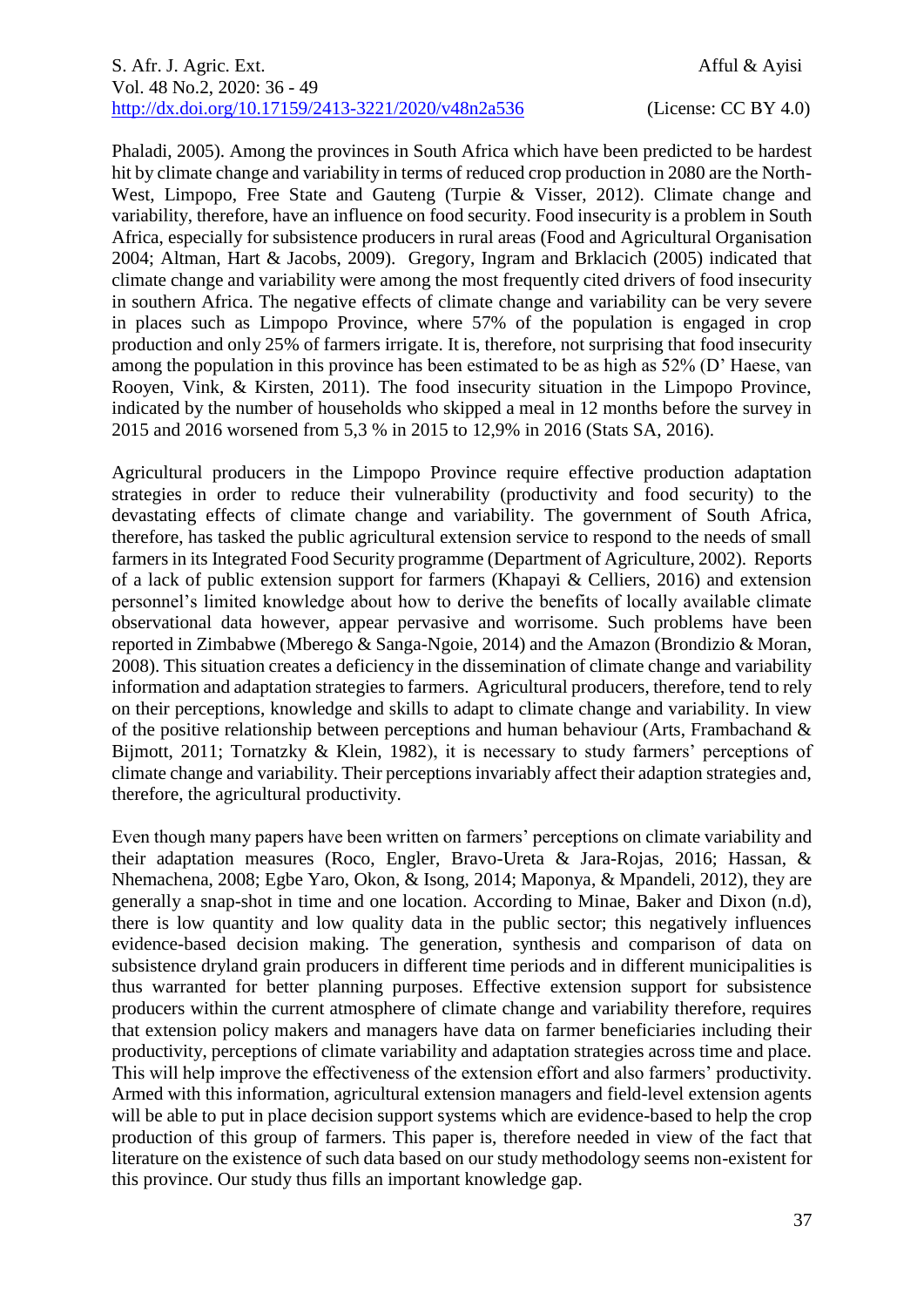The purpose of the paper was to compare farmers' perceptions of climate variability, their adaptation strategies and agricultural productivity across time and in various municipalities of Limpopo Province. The following research questions and hypothesis were addressed to achieve the study purpose:

1. What are farmers' perceptions of climate variability phenomenon, their effects on crop and animal production and how do these perceptions differ across time and in various municipalities of Limpopo Province?

2. How does farmers' crop productivity differ across time and in various municipalities of Limpopo Province?

3. Subsistence dryland farmers' grain productivity does not differ across time and in various municipalities of Limpopo Province.

# **1.1 CONCEPTUAL FRAMEWORK FOR ASSESSING VULNERABILITY**

Emerging conceptualisations of climate change and variability vulnerability analysis consider the properties of human-environmental systems that enable the system to cope and thereby link vulnerability with capacity of the system to adapt to the hazard. This approach of viewing vulnerability has been called 'social vulnerability' (Vincent & Cull, 2010). The focus of this approach to studying vulnerability is on the socio-economic drivers such as poverty, and access to resources that are under the direct influence of humans. This makes such types of studies more relevant to policy makers and researchers as opposed to the bio-physical drivers of climate change and variability, which are not easy to influence. An integrated approach to vulnerability assessment, however, combines both views; social vulnerability (adaptive capacity) and bio-physical vulnerability (exposure and sensitivity) (Nelson, Kokic, Crimp, Martin, Meinke, Howden, Voil & Nidumolu, 2010b; Gbetibouo & Ringler, 2009).

In view of the long-term and continuous nature of change associated with climate change as opposed to the annual or seasonal fluctuations characteristic of climate variability and the short period of recall of weather events (10 years) by respondents, the analysis in this study of farmers' adaptation strategies was done with respect to climate variability.

Following Nelson *et al.* (2010b), this study used the Sustainable Rural Livelihoods framework (Department for International Development, 1999) as the conceptual framework to analyse the adaptive capacity and sensitivity of farming households to climate variability and extreme weather conditions. The vulnerability of subsistence crop farmers' food production system to climate variability can, therefore, be conceptualized in terms of their sensitivity, exposure and adaptive capacity. The adaptive capacity of farmers to climate change and variability in this study was investigated in terms of resources such as extension support. Farmers' sensitivity, however, was investigated by assessing the losses they suffered as perceived by them.

The phrase 'climate change and variability' was used throughout in the study but 'climate variability' was the focus for analysing respondents' adaptation capacity and sensitivity.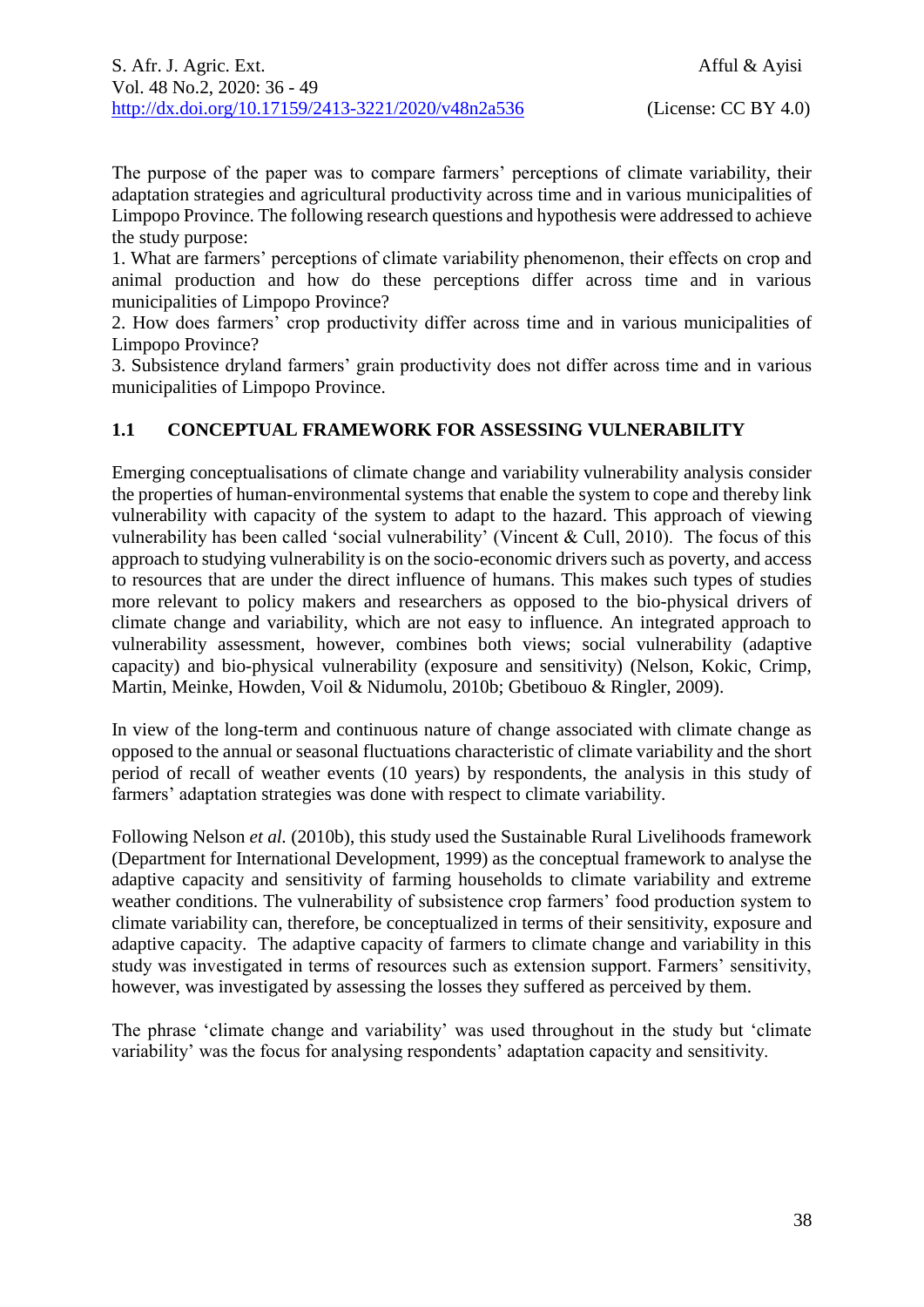# **2. METHODOLOGY**

The data for this present paper was taken from 'Rounds 1 and 2' of the study, 'Climate variability and subsistence crop farmers' food security in Limpopo Province of South Africa: the role of public extension' (Afful, Ayisi, Kyei, Zwane, & Oluwatayo, 2014 Unpublished; Afful and Ayisi, 2017) (Unpublished). The aim of the climate variability study in different locations of the province was to generate data on the *status quo* among others, subsistence dryland, grain farmers' productivity, their perceptions of climate variability, effects of their perceptions on their production, their adaption strategies and perceptions of the public extension information received. The data were collected from adult household members engaged in maize production by means personal interview schedules in 2014 and 2017 in different local municipalities of three district municipalities.

In the 2014 study (Round 1), two districts municipalities, Capricorn and Sekhukhune were purposively chosen for the study because each had a local municipality that was either prone to drought (Blouberg) or had undergone a government food security programme, Fetsa Tlala (Makhuduthamaga) respectively. Two other local municipalities investigated in the Capricorn and Sekhukhune districts were Aganang and Fetakgomo respectively. These two local municipalities were selected by simple random processes; Aganang from five municipalities and Fetakgomo from four. Five villages were then selected per local municipality by a simple random procedure. However, because of the difficulty of identifying households that received public extension in the last five years prior to the study and those that did not, but which needed to be included in the study, the researchers and Limpopo Department of Agriculture and Rural Development officials decided to randomly select 10 crop farmers from a list of farmers per village. A total of 200 crop farming households were selected for interviews. However, the final number interviewed for the study was 194 due to logistical challenges.

The 2017 study (Round 2) however, used a census approach in which all project members in 12 randomly selected villages in four local municipalities of Mopani district municipality (1. Giyani: 2 villages; 2. Tzaneen: 3 villages; 3. Phalaborwa: 3 villages; 4. Maruleng: 4 villages) were included in the study. The sampling unit for the interviews was the adult household member who engaged in maize production. A total of 322 respondents were interviewed.

The study used a household's adaptive capacity to assess the influence of public extension on the household's crop production and therefore, its contribution to the household's food security in light of climate variability. Following Daze, Ambrose, and Ehrhart (2009), the impacts of climate-related factors such as loss of human life, damage to crops and death of livestock were taken as the sensitivity indicators.

The data were analysed using the Statistical Package for the Social Sciences (SPSS). Data organisation was by means of tables and charts and the analysis techniques used include descriptive statistics (percentages, means, median) and a t-test for inferential analysis. The descriptive statistics were used to describe aggregated information on respondents from the various locations surveyed based on the study variables (perceptions of climate variability, climate variability adaptation strategies and crop yields) for the different time periods of the study. An independent samples t-test was conducted to test the study hypothesis to compare the statistical significance of aggregated crop yields for respondents (recipients and nonrecipients of public extension farm management information including climate variability) from the various areas investigated across time. The Levene's test of homogeneity of variance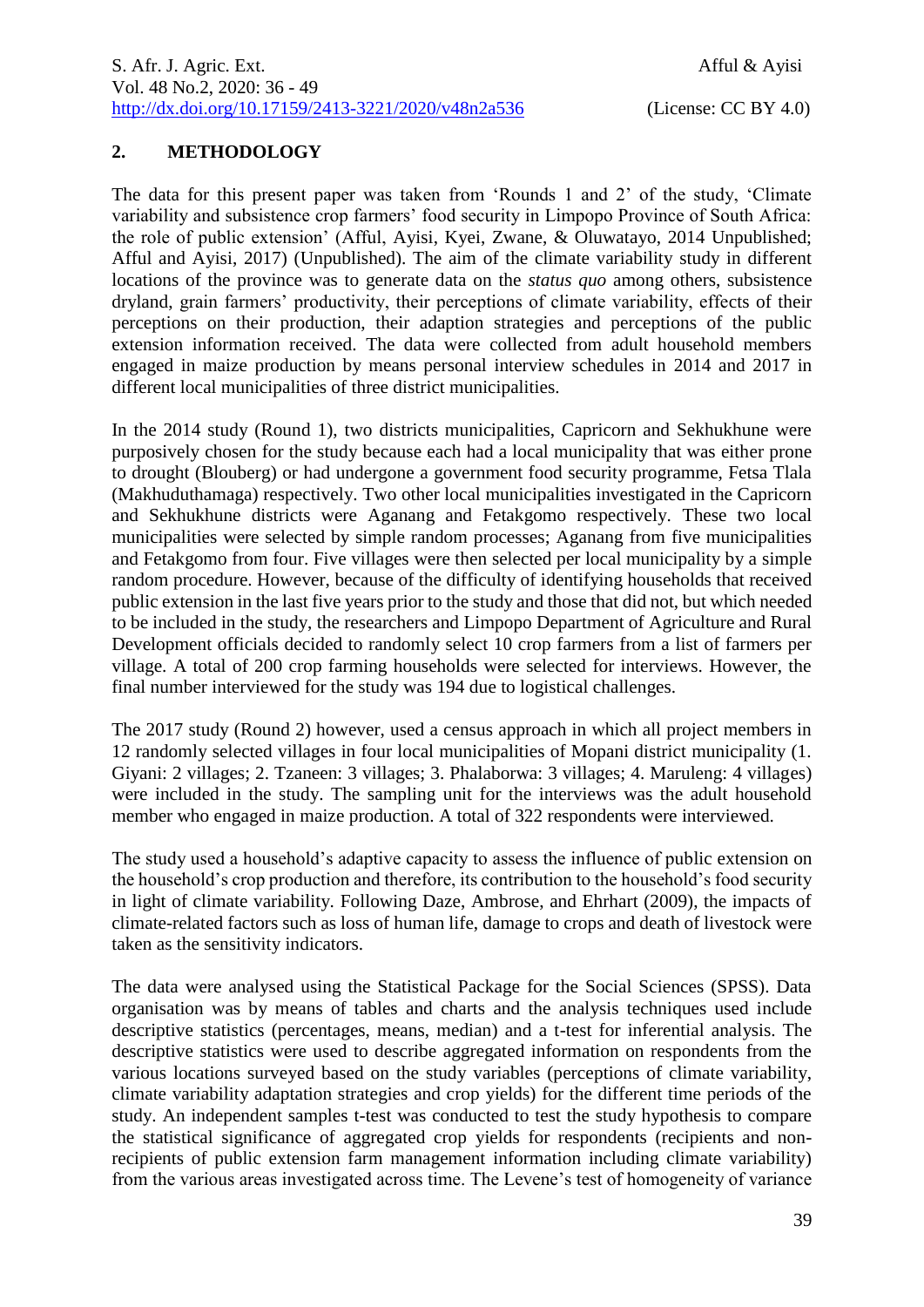was applied to the t-test to find out whether the null hypothesis of no variance in standard deviations in the two populations of subsistence maize farmers who received extension support and non-extension support recipients was not violated.

# **3. RESULTS AND DISCUSSION**

## **3.1 Perceptions of climate variability**

3.1.1 Number of climate variability-related occurrences experienced by respondents

Respondents were asked to quantify the number of their experiences of the climate variabilityrelated stimuli (Table 1) across the two different time periods (2003-2013) and 2006-2016) of the investigations in 2014 and 2017 respectively. Drought spells emerged as the most experienced stimuli, followed by strong winds with median occurrences of three and two respectively. Our findings concur with Maponya and Mpandeli (2012) in Limpopo province and are also consistent with the results of Roco *et al.* (2016) who also indicated that most of their Chilean farmer respondents perceived that drought has become more frequent.

## **Table 1 Number of climate variability-related occurrences experienced by respondents in different time periods**

| <b>Disaster</b> |    |     | $2003 - 2013$ (N= 194) |              | <b>Disaster</b> |    |                | $2006 - 2016$ (N= 322) |              |
|-----------------|----|-----|------------------------|--------------|-----------------|----|----------------|------------------------|--------------|
| type            | Mi | Max | Media                  | Skewnes      | type            | Mi | Max            | Media                  | Skewnes      |
|                 | n  |     | n                      | <sup>S</sup> |                 | n  |                | n                      | <sup>S</sup> |
| Strong wind     |    | 10  | 2.00                   | 1.482        | Strong wind     |    | 10             | 2.00                   | 1.196        |
| $(n=80)$        |    |     |                        |              | $(n=98)$        |    |                |                        |              |
| Hailstorm       |    | 11  | 1.00                   | 3.506        | Hailstorm       | 1  | 6              | 1.00                   | 2.543        |
| $(n=89)$        |    |     |                        |              | $(n=71)$        |    |                |                        |              |
| Flood           |    | 11  | 1.00                   | 2.374        | Flood           | 1  | $\overline{2}$ | 1.00                   | 1.407        |
| $(n=40)$        |    |     |                        |              | $(n=41)$        |    |                |                        |              |
| Drought         |    | 11  | 3.00                   | 1.424        | Drought         |    | 19             | 3.00                   | 3.422        |
| $(n=148)$       |    |     |                        |              | $(n=316)$       |    |                |                        |              |

3.1.2 Respondents' views on trends in climate variability

It has been pointed out that over the last ten years from 2001 to 2010, global temperatures have averaged 0.46°C above the 1961-1990 average, and are the highest ever recorded for a 10-year period since the beginning of instrumental climate records (Maponya & Mpandeli, 2012).

Respondents' views on trends in climate variability have been investigated by other scholars such as Roco *et al.* (2016) in Chile, Mertz, Cheikh-Mbow, Reenberg & Diouf (2009) in Senegal and Gbetibouo, (2009) in South Africa. Such investigations are important because of the relationships between perceptions and behaviour, such as the adaptation strategies employed by producers (Roco *et al.*, 2016; Mertz *et al.,* 2009).

Respondents' views on trends in climate variability (Table 2) suggest that respondents in our study are aware of the reality of climate variability.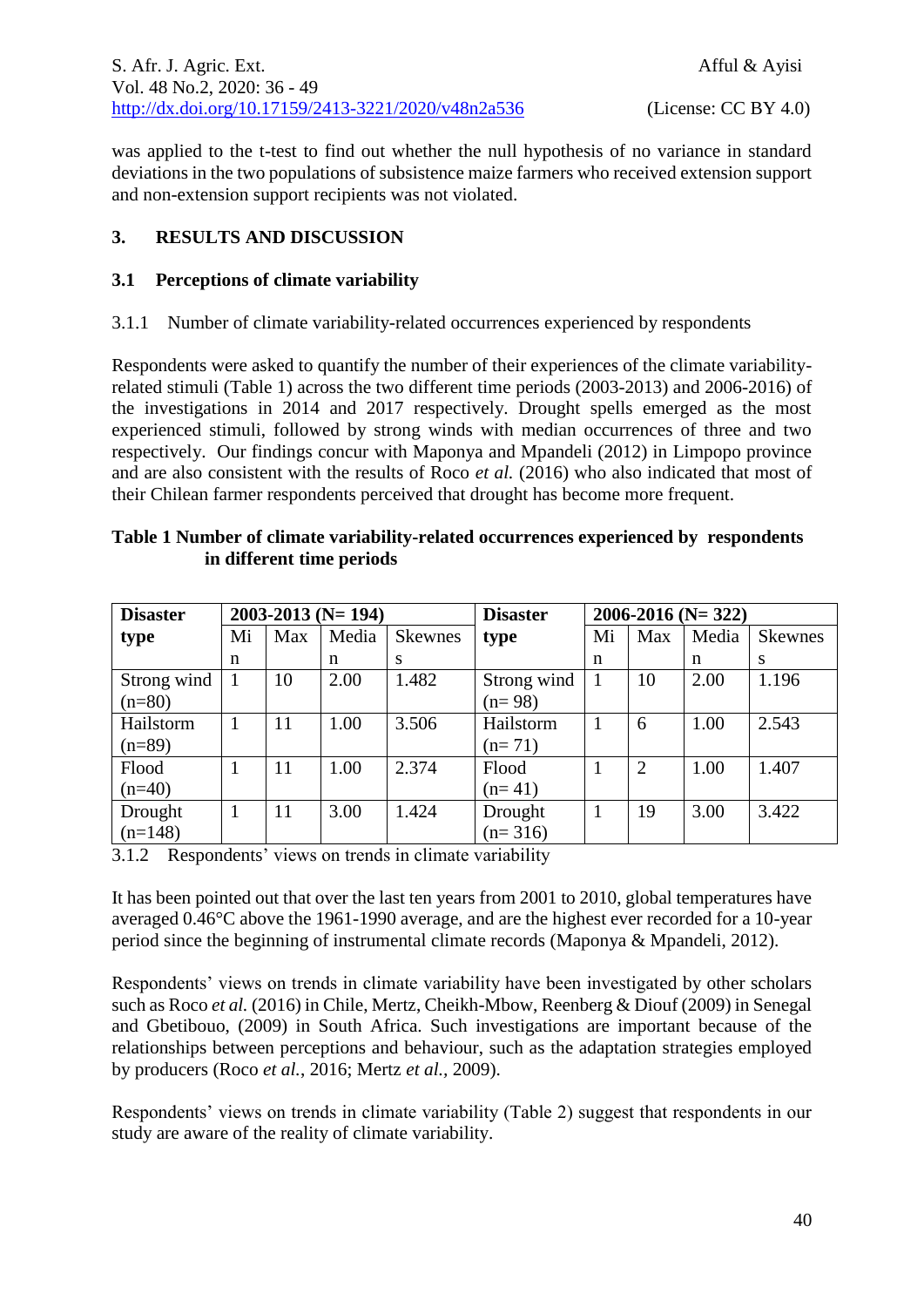|                                                          | Period of investigation and respondents' (%) experiences |                                               |                              |  |
|----------------------------------------------------------|----------------------------------------------------------|-----------------------------------------------|------------------------------|--|
| <b>Trends</b><br>climate<br>$\mathbf{in}$<br>variability | 2006-2016<br>2003-2013(2014)<br>(2017)                   |                                               |                              |  |
| <b>Temperature</b><br>$(N=322)$                          | <b>Respondents</b><br>(%)                                | <b>Temperature</b><br>$N = 184$               | <b>Respondents</b><br>$($ %) |  |
| More cooler periods                                      | 6                                                        | More cooler periods                           | 3                            |  |
| No Change                                                | 1                                                        | No Change                                     | 3                            |  |
| More hotter periods                                      | 93                                                       | More hotter periods                           | 94                           |  |
| <b>Rainfall: Timing</b>                                  |                                                          | <b>Rainfall:</b><br><b>Timing</b>             |                              |  |
| $(N=321)$                                                |                                                          | $(N=193)$                                     |                              |  |
| Generally too early                                      | 13                                                       | Generally too early                           | 34                           |  |
| No Change                                                | 1                                                        | No Change                                     | $\overline{2}$               |  |
| Generally too late                                       | 86                                                       | Generally too late                            | 64                           |  |
| <b>Rainfall: Intensity</b><br>$(N=322)$                  |                                                          | <b>Rainfall: Intensity</b><br>$(N=193)$       |                              |  |
| Rains a lot in a few months                              | 50                                                       | Rains a lot in a few months                   | 75                           |  |
| No change                                                | 1                                                        | No change                                     |                              |  |
| Fairly distributed<br>over<br>rainfall season            | 49                                                       | Fairly distributed<br>over<br>rainfall season | 25                           |  |

### **Table 2 Respondents' views on trends in climate variability**

The findings show a consistency across the different time periods in all municipalities investigated. Most respondents (93%) and (94%) in 2017 and 2014 studies respectively, indicated experiencing more hotter periods in the years they could remember. Similarly, 80% or more and slightly over 60% respondents in both 2017 and 2014 study periods across all municipalities said the rains came generally too late for the planting respectively. Furthermore, half of the respondents in the 2017 survey and over 70% in the 2014 study indicated it rained a lot within a shorter period of time. These temperature and rainfall scenarios of course, have negative effects on crop production. Our findings mirror those of Roco *et al.* (2016) in Chile and Gbetibouo (2009) in the Limpopo basin of South Africa, where most farmers recognized that temperatures have increased, and rainfall on the other hand, has decreased or exhibit large inter-annual variability.

### 3.1.3 Sensitivity of respondents' production to climate variability disasters

Sensitivity was defined for this assessment as the degree to which a system is affected, either adversely or beneficially, by climate-related stimuli (Inter-Governmental Panel on Climate Change 2001). Farmers' perceptions of how they were affected by climate variability-related stimuli were assessed and the findings are presented in Table 3.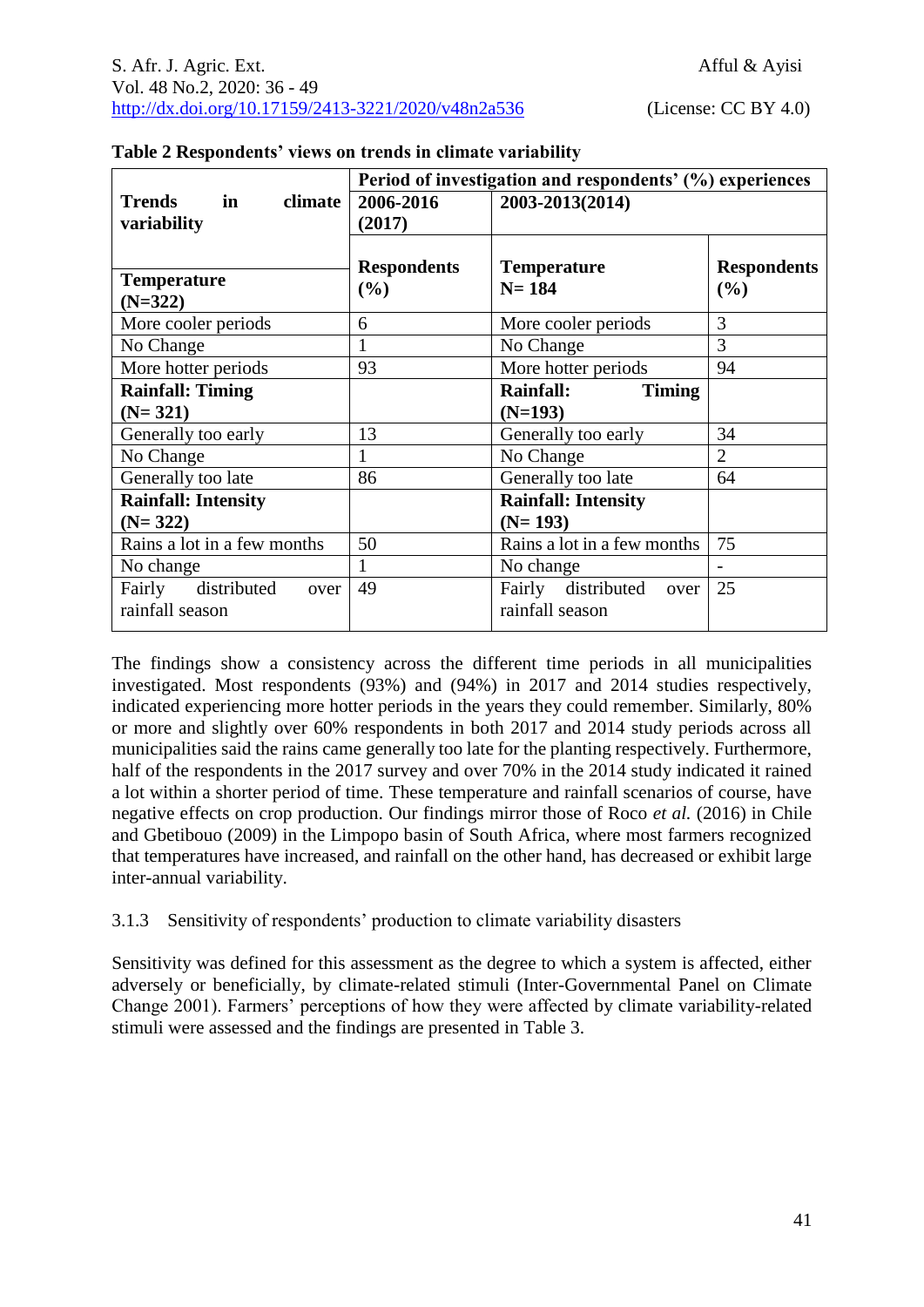| <b>Climate</b><br>disaster-type | 2003-2013 (2014)          | 2006-2016 (2017)          |
|---------------------------------|---------------------------|---------------------------|
| causing crop damage             | Respondents $(\%)$ N= 98  | Respondents $(\%)$ N= 303 |
| Drought                         | 88.8                      | 97.4                      |
| Flood                           | 8.2                       | 0.7                       |
| Strong winds                    | 2.0                       | 1.3                       |
| Hailstorm                       | 1.0                       | 0.3                       |
| <b>Climate</b><br>disaster-type | 2003-2013 (2014)          | 2006-2016 (2017)          |
| killing livestock               | Respondents $(\%)$ N= 104 | Respondents $(\%)$ N= 103 |
| Drought                         | 85.6                      | 96.1                      |
| Floods                          | 7.7                       | 1.0                       |
| Strong winds                    | 1.0                       | 1.9                       |
| Hailstorm                       | 2.9                       | 1.0                       |
| Lightning                       | 1.0                       | 1.0                       |
| Landslides                      | 1.9                       |                           |

|  | Table 3 Perceived climate disaster-type causing crop damage and killing livestock |  |  |  |
|--|-----------------------------------------------------------------------------------|--|--|--|
|  |                                                                                   |  |  |  |
|  |                                                                                   |  |  |  |

The findings show that across time lines in all municipalities investigated, an overwhelming majority of respondents mentioned drought as the major cause of damage to their crops. Even though they were crop farmers, the majority of respondents, also indicated that their livestock died as a result of drought. Furthermore, across time lines and in all municipalities except in Giyani, most respondents lost between 1-10 animals; this was more devastating to respondents in Tzaneen where all respondents were severely affected (Table 4).

Production techniques may be as important as production technologies in climate change adaptation. One such technique stands out in particular: conservation or reduced tillage agriculture (Choudhary, Ghasal, Kumar, Yadav, Singh, Meena & Jaideep, 2016).

| <b>Number</b><br>of | 2017                                         | 2014                             |
|---------------------|----------------------------------------------|----------------------------------|
| livestock lost      | $\%$<br>of<br>respondents<br>per             | $\%$<br>respondents<br>of<br>per |
|                     | municipality $(N=104)$                       | municipality( $N = 67$ )         |
| $1 - 10$            | Maruleng $(88)$ ; n=15                       | Blouberg $(78)$ ; n= 14          |
|                     | Tzaneen $(100)$ ; n=18                       | Aganang $(94)$ ; n= 16           |
|                     | Giyani $(27)$ ; n= 24                        | Fetakgomo $(93)$ ; n=14          |
|                     | Phalaborwa $(87)$ ; n= 33                    | Makhuduthamaga (77); n=13        |
| $11 - 20$           | Maruleng $(12)$ ; n= 2                       | Blouberb $(11)$ ; n= 2           |
|                     | Tzaneen $(0)$ ; n= 0                         | Aganang $(6)$ ; n= 1             |
|                     | Giyani $(13)$ ; n= 4                         | Fetakgomo $(7)$ ; n=1            |
|                     | Phalaborwa $(13)$ ; n=5                      | Makhuduthamaga $(24)$ ; n= 4     |
| $21 - 30$           | Maruleng $(0)$ ; n= 0                        | Blouberb $(6)$ ; n= 1            |
|                     | Tzaneen $(0)$ ; n= 0                         | Aganang $(0)$ ; n= 0             |
|                     | Giyani $(3)$ ; n= 1                          | Fetakgomo $(0)$ ; n=0            |
|                     | Phalaborwa $(0)$ ; n= 0                      | Makhuduthamaga $(0)$ ; n= 0      |
| 31 or more          | Maruleng $(0)$ ; n= 0                        | Blouberb $(6)$ ; n= 1            |
|                     | Tzaneen $(0)$ ; n= 0<br>Aganang $(0)$ ; n= 0 |                                  |
|                     | Giyani $(7)$ ; n= 2                          | Fetakgomo $(0)$ ; n=0            |
|                     | Phalaborwa $(0)$ ; n= 0                      | Makhuduthamaga $(0)$ ; n= 0      |

|  |  |  |  |  |  |  | Table 4 Number of livestock lost across time and municipalities |
|--|--|--|--|--|--|--|-----------------------------------------------------------------|
|--|--|--|--|--|--|--|-----------------------------------------------------------------|

In light of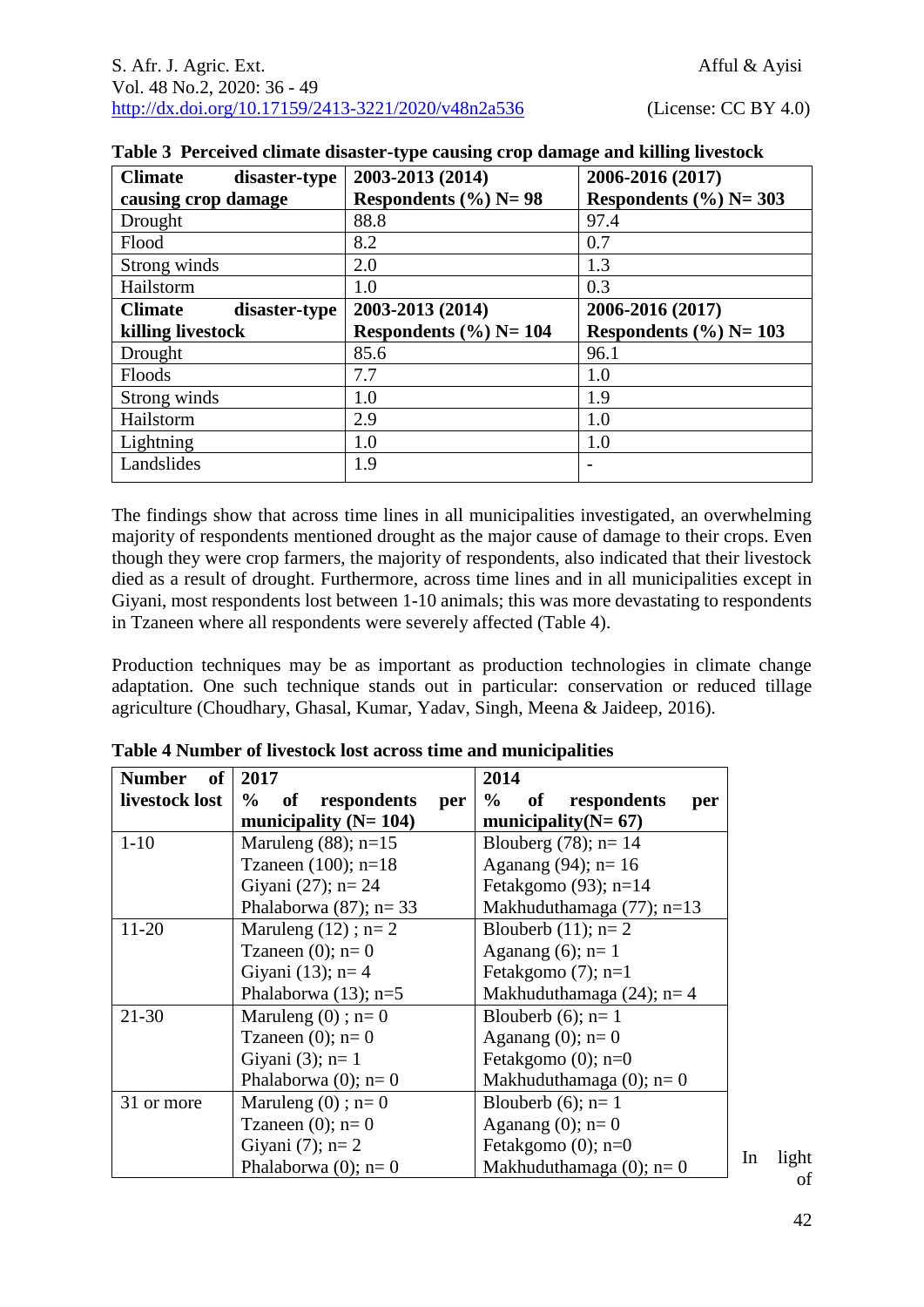respondents' awareness of the reality of variability in the climate, they were then asked to mention the measures they had been implementing in the last five to ten years to reduce the negative impacts of this phenomenon on their crop production. Their responses are presented in Tables 5 and 6. Most public extension service recipients compared to non-recipients in the 2017 study reported the use of both conservation agricultural practices (CA) and technological improvements such as irrigation, application of fertilizers and pesticides. The conservation agricultural practices used were crop rotation/inter-cropping/mixed cropping (n= 87; 69%), soil mulching (n= 86; 62%), soil ripping (n= 85; 39%), no-till/direct seeding (n= 85; 39%) and cover cropping (n= 86; 71%). In the 2014 study however, soil conservation practices including crop production practices were used by most farmers in both farmer groups (extension service recipients (n=69; 75%) and non-recipients (n= 118; 67%). Similar to the situation in the 2017 study, more extension recipients compared to non-recipients in the 2014 study, also used technological improvements such as irrigation, application of fertilizers and pesticides. The use of conservation agricultural practices and technological improvements by farmers in the two study periods suggests that farmers believe in the efficacy of these climate variability adaptation strategies to improve crop yields. This is significant in the sense that conservation agricultural practices have been found to increase maize yields without irrigation (Knowler & Bradshaw, 2007; Boateng, 2011; Marongwe, Kwazira, Jenrich, Thierfelder, Kassam & Friedrich, 2011).

| <b>Adaption strategy</b>                 | <b>Recipients of Extension</b><br><b>Services</b> |           | <b>Non-Recipients</b><br><b>of</b><br><b>Extension Service</b> |           |
|------------------------------------------|---------------------------------------------------|-----------|----------------------------------------------------------------|-----------|
|                                          | Respondent                                        | Frequency | Respondent                                                     | Frequency |
| Early or late planting                   | 87                                                | 72 (83)   | 232                                                            | 18 (08)   |
| Correct seeding rate/weeding times       | 88                                                | 67(76)    | 232                                                            | 30(13)    |
| Conservation agriculture: crop rotation  | 87                                                | 60(69)    | 232                                                            | 06(03)    |
| or mixed cropping or inter-copping       |                                                   |           |                                                                |           |
| Conservation agriculture: mulching       | 86                                                | 53(62)    | $\overline{\phantom{0}}$                                       |           |
| Conservation agriculture: soil ripping   | 85                                                | 31(37)    | $\overline{\phantom{0}}$                                       |           |
| Conservation agriculture: no till/direct | 85                                                | 33(39)    |                                                                |           |
| seeding                                  |                                                   |           |                                                                |           |
| Conservation agriculture: cover crop     | 86                                                | 62(71)    |                                                                |           |
| Use of drought-resistant varieties       | 86                                                | 45(62)    | 232                                                            | 01(0.4)   |
| Use of wetlands                          | 84                                                | 26 (31)   |                                                                |           |
| Application of fertilizer/manure         | 88                                                | 68 (77)   | 232                                                            | 31(13)    |
| Water harvesting                         |                                                   |           |                                                                |           |
| Use of irrigation                        | 88                                                | 24(27)    | 232                                                            | 2(1)      |
| Plant early or late maturing varieties   | 87                                                | 54(62)    | $\overline{\phantom{a}}$                                       |           |
| Apply pesticide                          | 88                                                | 51 (59)   |                                                                |           |
| Do nothing                               |                                                   |           | 232                                                            | 121(52)   |

| Table 5 Crop production adaptation strategies used by respondents (2006-2016) 2017 |  |  |  |
|------------------------------------------------------------------------------------|--|--|--|
|                                                                                    |  |  |  |

Numbers in brackets are percentages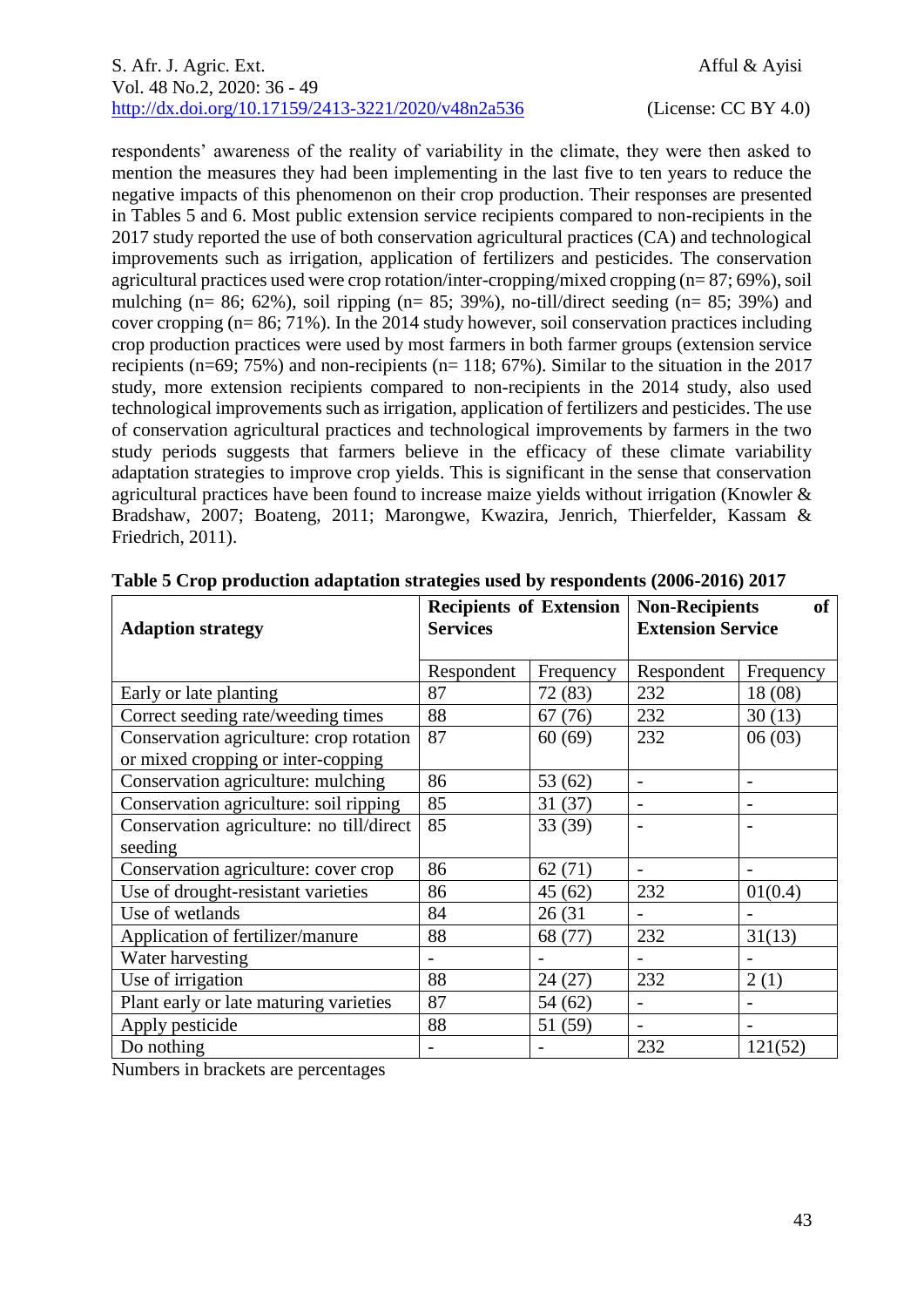| (License: $CC BY 4.0$ ) |  |  |
|-------------------------|--|--|
|-------------------------|--|--|

| Strategy                              | Recipients of Extension |           | Non-Recipients<br>of     |           |
|---------------------------------------|-------------------------|-----------|--------------------------|-----------|
|                                       | <b>Services</b>         |           | <b>Extension Service</b> |           |
|                                       |                         |           |                          |           |
|                                       | Respondent              | Frequency | Respondent               | Frequency |
| Early or late planting; early or late | 69                      | 48(70)    | 119                      | 26(22)    |
| maturing varieties                    |                         |           |                          |           |
| Correct seeding rate/weeding          | 69                      | 23(33)    | 119                      | 39(33)    |
| Conservation agriculture              | 69                      | 52(75)    | 118                      | 79 (67)   |
| Use of drought-resistant varieties    | 68                      | 39(57)    | 119                      | 21(18)    |
| Use of wetlands                       | 69                      | 15(22)    | 118                      | 2(2)      |
| Application of fertilizer/manure      | 69                      | 45(65)    | 119                      | 31(26)    |
| Water harvesting                      | 68                      | 1(2)      | 119                      | 9(8)      |
| Use of irrigation                     | 69                      | 15(22)    | 119                      | 2(2)      |

## **Table 6 Crop production adaptation strategies used by respondents 2003-2013 (2014)**

Numbers in brackets are percentages; CA type used by respondents (crop rotation/mixed cropping; mulchinhg

The use of adaptation strategies by farmers may be constrained by a lack of resources. A study in Zimbabwe by Kwami, Chigonda, and Rusena (2018) indicated that farmers in Chingechuru adopted various adaptation strategies to climate change such as the growing of drought resistant crop varieties, growing of early maturing varieties, staggering of planting dates and improved grain storage among other adaptation strategies. The authors, however, mentioned that various constraints including lack of resources and ineffective extension services made it impossible for the majority of the farmers in the study area to adopt the various climate change adaptation strategies.

## **3.2 CROP PRODUCTIVITY OF RECIPIENTS AND NON-RECIPIENTS OF PUBLIC EXTENSION FARM MANAGEMENT INFORMATION INCLUDING CLIMATE VARIABILITY**

Despite methodological challenges such as biases resulting from endogenous placement and omitted variable bias, the evidence on the impact of extension services on farmers' productivity and technological adoption is generally positive (Cerdán-Infantes, Maffioli & Ubfal, n.d). Orivel (1983) in his review of the literature on the impact of agricultural extension also shows that receiving extension information improves farm productivity despite methodological weaknesses.

The research question about how the farmers' crop productivity (grain yield in tons/ha) differed across time and in various municipalities investigated and the associated research hypothesis that subsistence dryland farmers' grain productivity does not differ across time and in various municipalities of Limpopo province was also tested. In light of this research question and hypothesis, crop productivity (yields in terms of t/ha) of respondents was assessed for respondents who received or did not receive public extension farm management information including climate variability. The findings across time and aggregated for all the different local municipalities are summarized in Tables 7-10. The results show that in all cases, the yields of recipients of extension farm management information including climate variability were better than for non-recipients.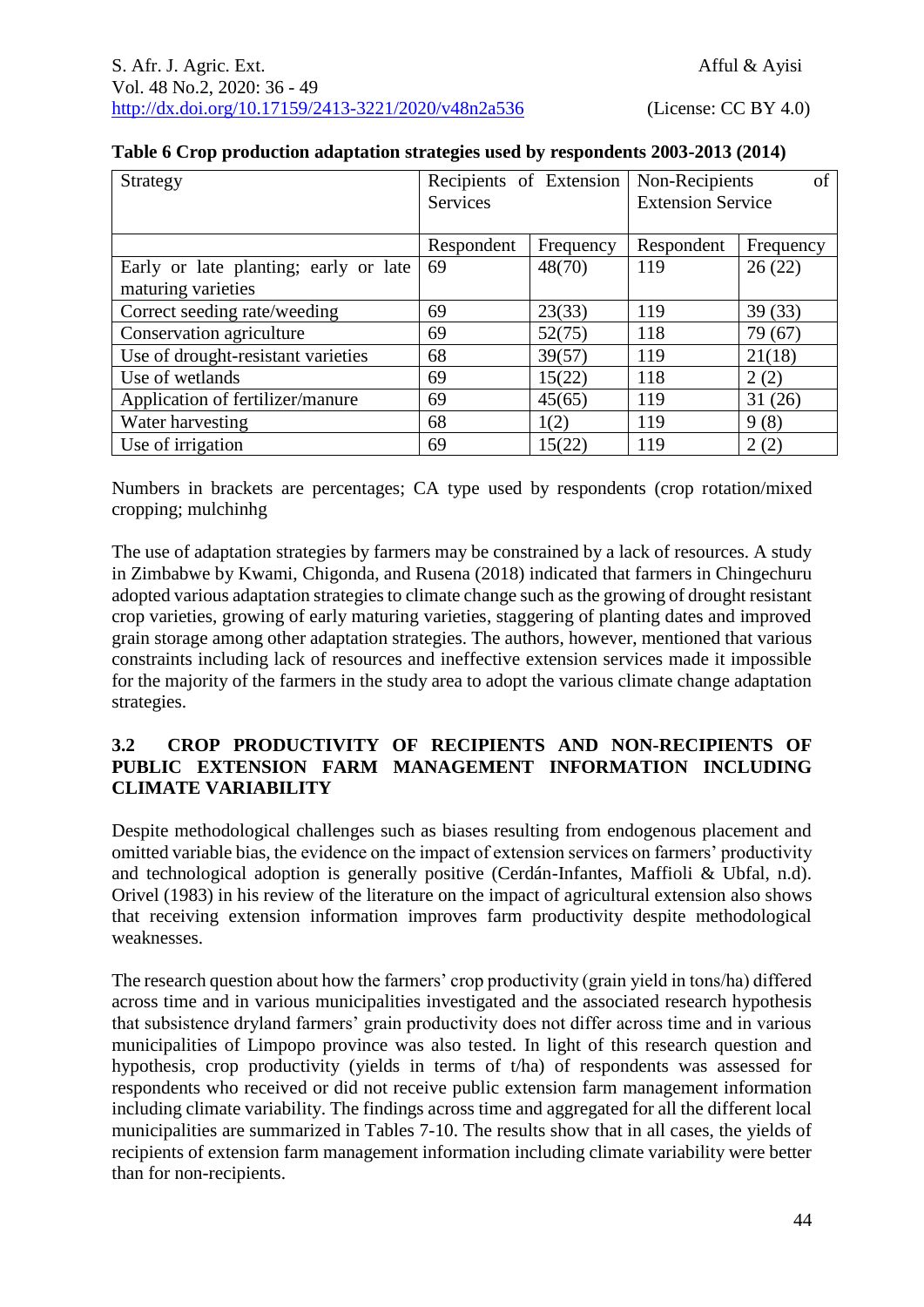|                         | Table 7 Percentage distribution of respondents' crop yields according to use of |
|-------------------------|---------------------------------------------------------------------------------|
| <b>Extension</b> (2017) |                                                                                 |

| Yield (t/ha) | Use of Public Extension (visits) |                           |  |  |
|--------------|----------------------------------|---------------------------|--|--|
|              | Used $(\%)(N=88)$                | Did not use $(\%)(N=234)$ |  |  |
| Less than 1  | 96.0                             | 98.0                      |  |  |
| $1-2.99$     | 3.0                              | 1.0                       |  |  |
| 3-4.99       |                                  | $1.0\,$                   |  |  |

#### **Table 8 Mean yield (t/ha) differences according to extension support (2017)**

| Use of public extension for farm management Number of Mean Std. Dev. |             |       |        |
|----------------------------------------------------------------------|-------------|-------|--------|
| information                                                          | respondents |       |        |
| Received farm management information including 88                    |             | .2152 | 44782  |
| climate variability information                                      |             |       |        |
| Did not receive farm management information 234                      |             | .1146 | .48675 |
| including climate variability information                            |             |       |        |

## **Table 9 Percentage distribution of respondents' crop yields according to use of Extension (2014)**

| <b>Yield</b> (ton/ha) | Use of Public Extension (visits) |                           |  |
|-----------------------|----------------------------------|---------------------------|--|
|                       | Used $(\%)(N=88)$                | Did not use $(\%)(N=234)$ |  |
| Less than 1           | 66.0                             | 79.0                      |  |
| $1-2.99$              | 32.0                             | 20.0                      |  |
| $3-4.99$              |                                  | 0.9                       |  |

|  |  |  | Table 10 Mean yield (ton/ha) differences according to extension support (2014) |  |
|--|--|--|--------------------------------------------------------------------------------|--|
|  |  |  |                                                                                |  |

| <b>Yield</b> (ton/ha) | <b>Use of Public Extension (visits)</b> |                           |  |
|-----------------------|-----------------------------------------|---------------------------|--|
|                       | Used $(\%)(N=68)$                       | Did not use $(\%)(N=113)$ |  |
| Less than 1           | 66.0                                    | 79.0                      |  |
| $1-2.99$              | 32.0                                    | 20.0                      |  |
| $3-4.99$              |                                         | 0.9                       |  |

# **3.3.1 Results for Independent-samples t-test**

An independent samples t-test was conducted to test the study hypothesis to compare the statistical significance of crop yields for recipients and non-recipients of public extension farm management information including climate variability across time and municipalities. The results indicated that in the 2017 study, there was no significant difference in yields for extension recipients and non-recipients (M= .2152, SD= .44782) and non-recipients (M= .1446. SD= .48675; t  $(169.024) = 1.231$ , p= .220 (two-tailed). The Levene's test of assumed equal variances was not violated ( $p = .311$ ). The 2014 study on the other hand, showed a significant difference in the yields for those who received extension information/service (M= 0.9058, SD= 0.81725) and those who did not (M= 0.5482, SD= 0.60696); t (113.378) = 3.147, p= .002 (twotailed). This p-value is based on equal variances not assumed containing an adjusted t-test that corrects for a lack of homogeneity in the data. The magnitude of the difference in the mean yields (mean difference  $= .36, 95 \text{ CI}$ : .13 to .58) was small, though (eta squared  $= .05$ ) (Pallant 2007). Betz (2009) made a similar finding in Uganda of positive and significant relationship between agricultural extension visits and value of output for subsistence/small farmers even though the magnitude of the coefficient on the extension variable was fairly small. Our findings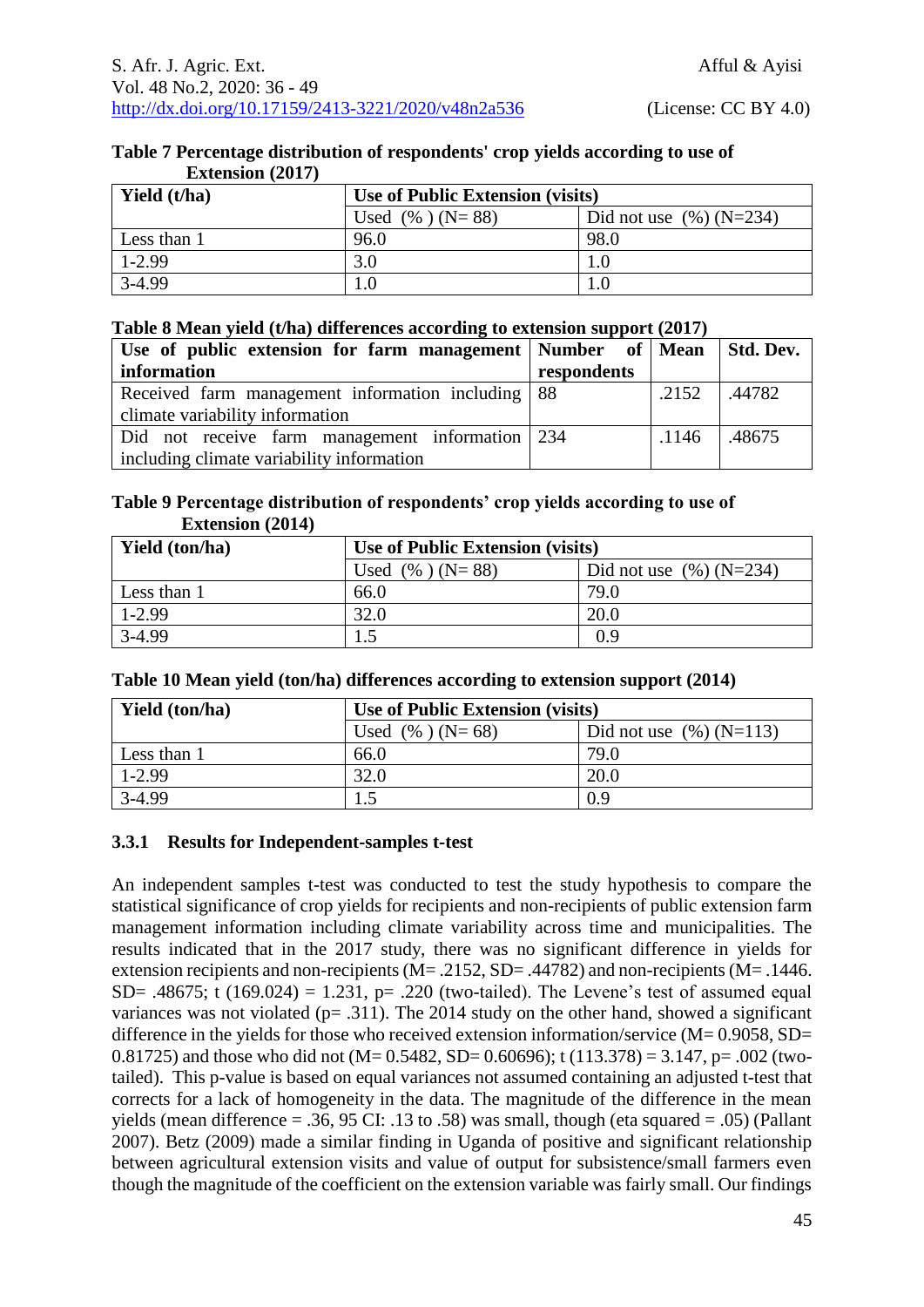of positive relationship between receiving extension and productivity, albeit, small, is thus supported by literature.

# **4. CONCLUSIONS**

The similar findings across time (2014 and 2017) and aggregated for all the different local municipalities investigated regarding respondents' perceptions of climate variability, their views of influence of climate variability on crop and livestock production, their adaptation strategies and agricultural productivity suggest that we have data for evidence-based decision making regarding the type of support for these producers. The lack of almost no differences in grain yield aggregated for all municipalities among recipients and non-recipients of public extension farm management information including climate variability in the 2014 and 2017 studies seems to indicate that the extension support received by producers is not effective enough. These findings auger well for the development of strategies to improve the effectiveness of farm management information including climate variability delivered to this group of producers. This will help to improve producers' grain productivity and reduce the negative effects of climate variability on their crop productivity.

Key limitation of the findings is that the study focussed on the *status quo* regarding respondents' perceptions of climate variability, their views of influence of climate variability on crop and livestock production, their adaptation strategies and grain productivity based on whether or not they received public extension services. The findings should therefore, not be seen as respondents' predictions of their perceptions in relation to their adaption strategies and their grain productivity because that was not the intention of the study.

# **ACKNOWLEDGEMENTS**

- 1. Department of Science and Technology and the National Research Foundation through the Risk and Vulnerability Science Centre at University of Limpopo for the financial support.
- 2. VLIR-IUC Programme at the University of Limpopo.

# **REFERENCES**

- AFFUL, D.B., OLUWATAYO, I.B., KYEI, K.A., AYISI, K. & ZWANE, E.M. 2014. Climate variability and subsistence crop farmers' food security in Limpopo Province of South Africa: the role of public extension. (Unpublished), University of Limpopo, South Africa.
- AFFUL, D.B. & AYISI, K. 2017. Climate variability and subsistence crop farmers' food security in Limpopo Province of South Africa: the role of public extension. (Unpublished), University of Limpopo, South Africa.
- ALTMAN, M., HART, T. & JACOBS, P. 2009. Household food security status in South Africa. *Agrekon*. 48 (4): 345.360.
- ARTS, J.W.C., FRAMBACH, R.T. & BIJMOLT, T.H.A. 2011. Generalizations on consumer innovation adoption: A meta-analysis on drivers of intention and behaviour. Available from [http://ssrn.com/abstract=2001934.](http://ssrn.com/abstract=2001934)
- ASSAN, R. & NHEMACHENA, C. 2008. Determinants of African farmers' strategies for adapting to climate change: Multinomial choice analysis. AfJARE. 2 (1): 83-104.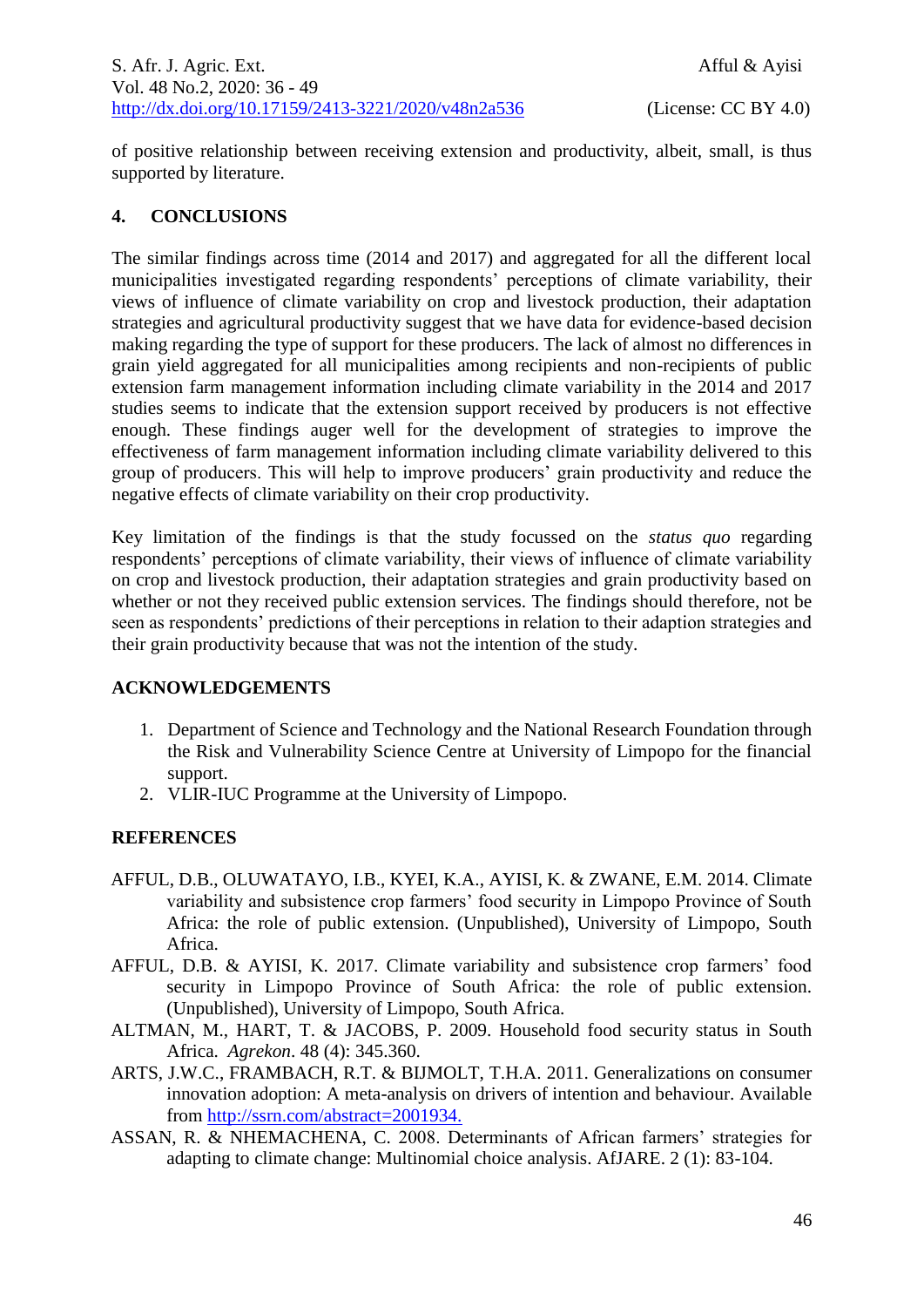- BETZ, M. 2009. The effectiveness of agricultural extension with respect to farm size: The case of Uganda. Selected Paper prepared for presentation at the Agricultural & Applied Economics Association 2009, AAEA & ACCI Joint Annual Meeting, Milwaukee, Wisconsin, July, 26-29, 2009.
- BOATENG, D.O. 2011. Manual for maize production, Bunso Cocoa College, Bunsu. Available from:

[https://www.google.co.za/search?q=Improved+rice+variety+adoption+and+its+effect](https://www.google.co.za/search?q=Improved+rice+variety+adoption+and+its+effects+on+farmers%E2%80%99+output+in+Ghana&ie=utf-8&oe=utf-8&aq=t&rls=org.mozilla:en-US:official&client=firefox-a&channel=np&source=hp&gfe_rd=cr&ei=7ottVN3KJ42p8wehm4CABw#rls=org.mozilla:en-US:official&channel=np&q=Boateng+DO+2011.+Manual+for+maize+production) [s+on+farmers%E2%80%99+output+in+Ghana&ie=utf-8&oe=utf-](https://www.google.co.za/search?q=Improved+rice+variety+adoption+and+its+effects+on+farmers%E2%80%99+output+in+Ghana&ie=utf-8&oe=utf-8&aq=t&rls=org.mozilla:en-US:official&client=firefox-a&channel=np&source=hp&gfe_rd=cr&ei=7ottVN3KJ42p8wehm4CABw#rls=org.mozilla:en-US:official&channel=np&q=Boateng+DO+2011.+Manual+for+maize+production)

[8&aq=t&rls=org.mozilla:en-US:official&client=firefox-](https://www.google.co.za/search?q=Improved+rice+variety+adoption+and+its+effects+on+farmers%E2%80%99+output+in+Ghana&ie=utf-8&oe=utf-8&aq=t&rls=org.mozilla:en-US:official&client=firefox-a&channel=np&source=hp&gfe_rd=cr&ei=7ottVN3KJ42p8wehm4CABw#rls=org.mozilla:en-US:official&channel=np&q=Boateng+DO+2011.+Manual+for+maize+production)

[a&channel=np&source=hp&gfe\\_rd=cr&ei=7ottVN3KJ42p8wehm4CABw#rls=org.m](https://www.google.co.za/search?q=Improved+rice+variety+adoption+and+its+effects+on+farmers%E2%80%99+output+in+Ghana&ie=utf-8&oe=utf-8&aq=t&rls=org.mozilla:en-US:official&client=firefox-a&channel=np&source=hp&gfe_rd=cr&ei=7ottVN3KJ42p8wehm4CABw#rls=org.mozilla:en-US:official&channel=np&q=Boateng+DO+2011.+Manual+for+maize+production) [ozilla:en-](https://www.google.co.za/search?q=Improved+rice+variety+adoption+and+its+effects+on+farmers%E2%80%99+output+in+Ghana&ie=utf-8&oe=utf-8&aq=t&rls=org.mozilla:en-US:official&client=firefox-a&channel=np&source=hp&gfe_rd=cr&ei=7ottVN3KJ42p8wehm4CABw#rls=org.mozilla:en-US:official&channel=np&q=Boateng+DO+2011.+Manual+for+maize+production)

[US:official&channel=np&q=Boateng+DO+2011.+Manual+for+maize+production](https://www.google.co.za/search?q=Improved+rice+variety+adoption+and+its+effects+on+farmers%E2%80%99+output+in+Ghana&ie=utf-8&oe=utf-8&aq=t&rls=org.mozilla:en-US:official&client=firefox-a&channel=np&source=hp&gfe_rd=cr&ei=7ottVN3KJ42p8wehm4CABw#rls=org.mozilla:en-US:official&channel=np&q=Boateng+DO+2011.+Manual+for+maize+production)

- BRONDIZIO, E.S. & MORAN, E.F. 2008. Human dimensions of climate change: the vulnerability of small farmers in the Amazon. Retrieved from <http://www.ncbi.nlm.nih.gov/pmc/articles/PMC2374891/>
- CERDÁN-INFANTES, P., MAFFIOLI, A. & UBFA, D. n.d. The Impact of Agricultural Extension Services: The Case of Grape Production in Argentina. Available from [https://scholar.google.co.za/scholar?hl=en&as\\_sdt=0%2C5&q=The+Impact+of+Agri](https://scholar.google.co.za/scholar?hl=en&as_sdt=0%2C5&q=The+Impact+of+Agricultural+Extension+Services%3A+The+Case+of+Grape+Production+in+Argentina&btnG) [cultural+Extension+Services%3A+The+Case+of+Grape+Production+in+Argentina&](https://scholar.google.co.za/scholar?hl=en&as_sdt=0%2C5&q=The+Impact+of+Agricultural+Extension+Services%3A+The+Case+of+Grape+Production+in+Argentina&btnG) [btnG=](https://scholar.google.co.za/scholar?hl=en&as_sdt=0%2C5&q=The+Impact+of+Agricultural+Extension+Services%3A+The+Case+of+Grape+Production+in+Argentina&btnG)
- CHOUDHARY, M., GHASAL, P.C., KUMAR, S., YADAV, R.P., SINGH, S., MEENA, V.S. & JAIDEEP, K.B. 2016. Conservation Agriculture and Climate Change: An Overview. Available from the state of the state of the state of the state of the state of the state of the state of the state of the state of the state of the state of the state of the state of the state of the state of the state of https://www.researchgate.net/publication/311418457 Conservation Agriculture and [Climate\\_Change\\_An\\_Overview](https://www.researchgate.net/publication/311418457_Conservation_Agriculture_and_Climate_Change_An_Overview)
- CLEMENTS, R., HAGGAR, J., QUEZADA, A. & TORRES, J. 2011. Technologies for Climate Change Adaptation – Agriculture Sector. Available from [https://orbit.dtu.dk/files/5706575/Technologies\\_for\\_Climate\\_Change\\_Adaptation\\_Ag](https://orbit.dtu.dk/files/5706575/Technologies_for_Climate_Change_Adaptation_Agriculture_sector.pdf) [riculture\\_sector.pdf](https://orbit.dtu.dk/files/5706575/Technologies_for_Climate_Change_Adaptation_Agriculture_sector.pdf)
- DAZE, A., AMBROSE K., EHRHART, C. 2009. *Climate Vulnerability and Capacity Analysis* (Handbook). London: CARE International, Available from [https://scholar.google.co.za/scholar?hl=en&as\\_sdt=0%2C5&q=DAZE+A%2C+AMB](https://scholar.google.co.za/scholar?hl=en&as_sdt=0%2C5&q=DAZE+A%2C+AMBROSE+K%2C+EHRHART+C+2009.+Climate+Vulnerability+and+Capacity+Analysis&btnG) [ROSE+K%2C+EHRHART+C+2009.+Climate+Vulnerability+and+Capacity+Analys](https://scholar.google.co.za/scholar?hl=en&as_sdt=0%2C5&q=DAZE+A%2C+AMBROSE+K%2C+EHRHART+C+2009.+Climate+Vulnerability+and+Capacity+Analysis&btnG) [is&btnG](https://scholar.google.co.za/scholar?hl=en&as_sdt=0%2C5&q=DAZE+A%2C+AMBROSE+K%2C+EHRHART+C+2009.+Climate+Vulnerability+and+Capacity+Analysis&btnG)
- DEPARTMENT OF AGRICULTURE. 2002, *Integrated Food Security for South Africa*. Department of Agriculture, Pretoria, South Africa.
- DEPARTMENT FOR INTERNATIONAL DEVELOPMENT. 1999. *Sustainable Livelihoods Guidance Sheets.* Department for International Development, London, UK.
- D' HAESE M, vAN ROOYEN, J., VINK, N. & KIRSTEN, J. 2011. Food Security in Limpopo Province of South Africa. Available from <http://scholar.sun.ac.za/handle/10019.1/39964>
- EGBE, C.A., YARO, M.A., OKON, A. E., ISONG, F.E. 2014. Rural Peoples' Perception to Climate Variability/Change in Cross River State-Nigeria. *J. Sustain. Dev.* 7 (2): 25-36.
- FOOD AND AGRICULTURE ORGANIZATION. 2004. Socio-economic Analysis and Policy Implications of the Roles of Agriculture in Developing Countries, Summary Report, Roles of Agriculture Project, Food and Agriculture Organization, Rome, Italy. Available from<https://slideplayer.com/slide/6375267/>
- GBETIBOUO, G.A. & RINGLER, C. 2009. Mapping South African Farming Sector Vulnerability to Climate Change and Variability. A Subnational Assessment. IFPRI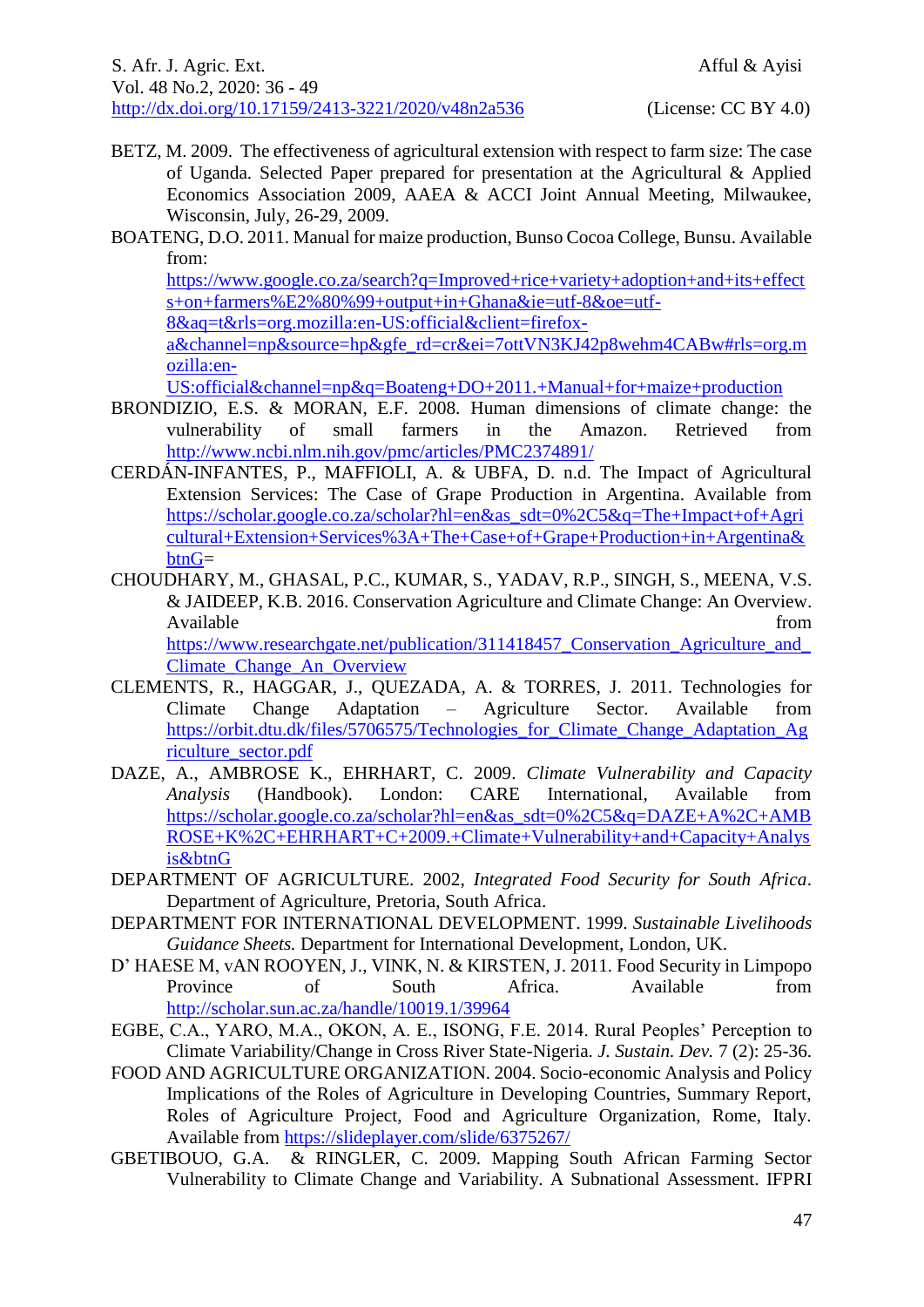Discussion Paper 00885, International Food Policy Research Institute (IFPRI), Washington, DC.

- GBETIBOUO, G.A. 2009. Understanding farmers' perceptions and adaptations to climate change and variability: The case of the Limpopo Basin, South Africa. Available from [https://books.google.co.za/books?id=W-](https://books.google.co.za/books?id=W-HvzHG9g6AC&printsec=frontcover#v=onepage&q&f=false)
	- [HvzHG9g6AC&printsec=frontcover#v=onepage&q&f=false](https://books.google.co.za/books?id=W-HvzHG9g6AC&printsec=frontcover#v=onepage&q&f=false)
- GREGORY, P.J., INGRAM, S.I., BRKLACICH, M. 2005. Climate change and food security. *Philos. Trans. Royal Soc. B.,* 360: 2139–2148.
- INTER-GOVERNMENTAL PANEL ON CLIMATE CHAANGE. 2001. Climate change: Impacts, Adaptation and Vulnerability, Summary for Policymakers, WMO. Available from [http://www.ipcc.ch/pdf/climate-changes-2001/impact-adaptation](http://www.ipcc.ch/pdf/climate-changes-2001/impact-adaptation-vulnerability/impact-)[vulnerability/impact-s](http://www.ipcc.ch/pdf/climate-changes-2001/impact-adaptation-vulnerability/impact-)pm-en.pdf
- KHAPAYI, M.I, & CELLIERS P.R. 2016. Factors limiting and preventing emerging farmers to progress to commercial agricultural farming in the King William's Town area of the Eastern Cape Province, South Africa. *S. Afr. Jnl. Agric. Ext.,* 44 (1): 25-44.
- KNOWLER, D. & BRADSHAW, B. (2007). Farmers' adoption of conservation agriculture: A review and synthesis of recent research. *Food Policy*, 32: 25–48.
- KWAMI, T., CHIGONDA, T. & RUSENA, T. 2018. Climate change adaptation by Farmers in Chingechuru Ward, Mberengwa District, Zimbabwe. *Eur. J. Soc. Sci Stud.* 3 (2): 158-167.
- MAPONYA, P. & MPANDELI, S. 2012. Climate Change and Agricultural Production in South Africa: Impacts and Adaptation options. *J. Agric. Sci,* 4 (10): 48-60.
- MARONGWE, L.S., KWAZIRA, K., JENRICH, M., THIERFELDER, C.K., KASSAM, A & FRIEDRICH, T., 2011. An African success: The case of conservation agriculture in Zimbabwe. *Int. J. Agr. Sustain.* 9 (1): 153–161.
- MARCOTT, S.A, SHAKUN, J.D, CLARK, P.U. & MIX, A.C. 2013. A Reconstruction of Regional and Global Temperature for the Past 11,300 Years. *Science*, 339: 1198-1201 Available from [https://www2.bc.edu/jeremy](https://www2.bc.edu/jeremy-shakun/Marcott%20et%20al.,%202013,%20Science.pdf)[shakun/Marcott%20et%20al.,%202013,%20Science.pdf](https://www2.bc.edu/jeremy-shakun/Marcott%20et%20al.,%202013,%20Science.pdf)
- MBEREGO, S., SANGA-NGOIE K., 2014. Using locally captured climatic information for guiding local-level agriculturalists in Africa: a case study of Makonde district in Zimbabwe. *J. Land Use Sci.*, 9 (2): 178-194.
- MERTZ, O., CHEIKH-MBOW, C., REENBERG, A & DIOUF, A. 2009. Farmers' Perceptions of Climate Change and Agricultural Adaptation Strategies in Rural Sahel. *Environ. Manage.* 43: 804–816.
- NELSON, R., KOKIC, P., CRIMP, S., MARTIN, P., MEINKE, H., HOWDEN, S.M., P. de VOIL, U. & NIDUMOLU. 2010b. The Vulnerability of Australian Rural Communities to Climate Variability and Change: Part II – Integrating Impacts with Adaptive Capacity. *Environ. Sci. Policy,* 13*:* 18 - 27.
- MINAE, S., BAKER, D., DIXON, J. n.d. Status of Farm Data Systems and Farmer Decision. Available from [http://www.fao.org/tempref/upload/Agrippa/628\\_en.pdf](http://www.fao.org/tempref/upload/Agrippa/628_en.pdf)
- ORIVEL, F. 1983. The Impact of Agricultural Extension Services: A review of the Literature In Perraton *et al.* (Eds.), Basic Education and Agricultural Extension- Costs, Effects, Alternatives. World Bank staff working paper 564, Washington DC.
- PALLANT, J. 2007. *SPSS Survival Manual: A Step-by-Step Guide to Data Analysis Using SPSS.* Version 17**,** 3rd ed. McGraw-Hill: Berkshire.
- REASON, C.J.C., HACHIGONTA, S., PHALADI, R.F.R. 2005. Inter-annual Variability in Rainy Season Characteristics over the Limpopo Region of Southern Africa. Available From: www.interscience.wiley.com